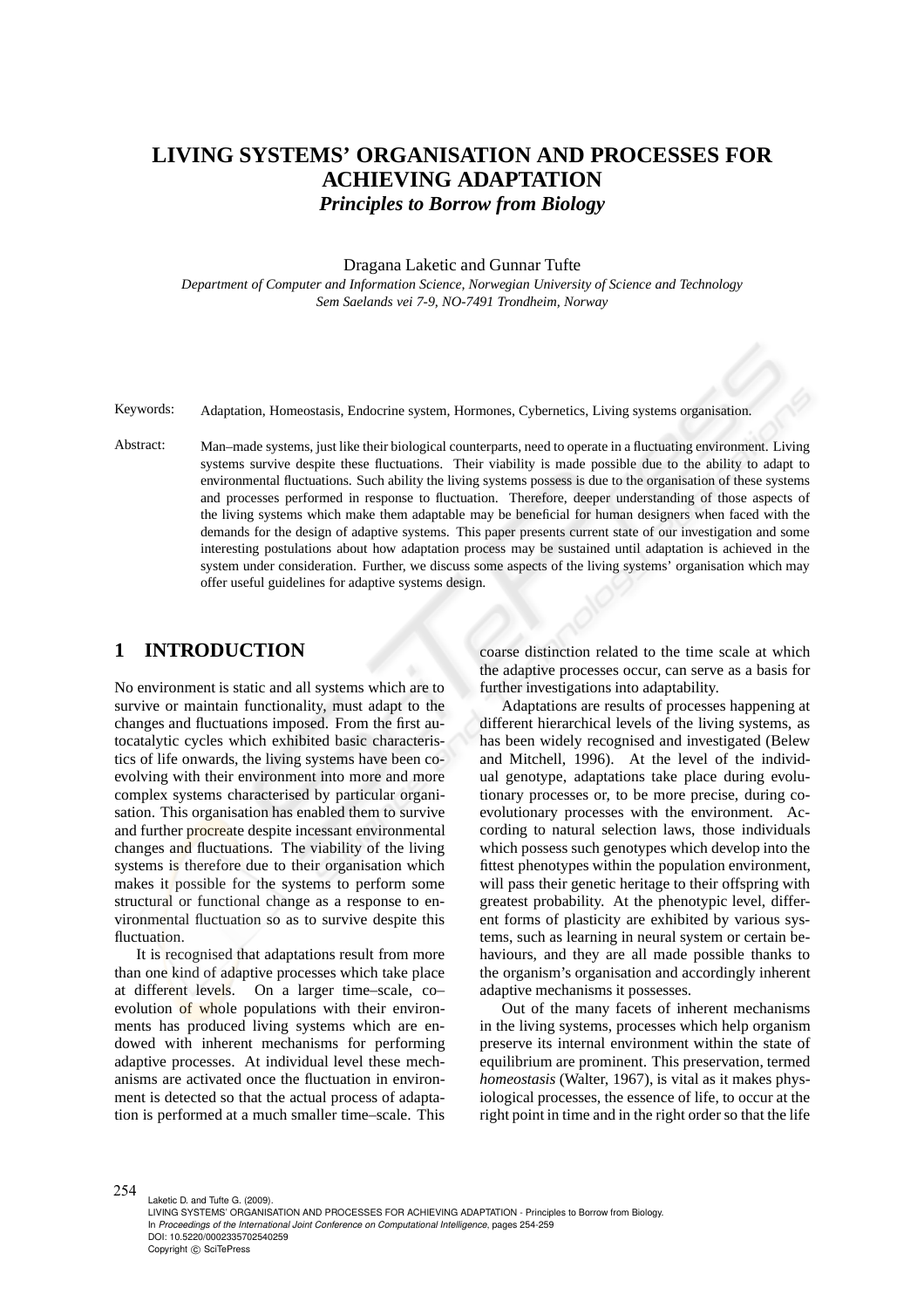is preserved. In keeping internal environment within certain limits, a whole plethora of different processes occur performed by a number of different systems in a human body (Guyton and Hall, 2005). Such processes exhibit remarkable characteristics with respect to the usage of various mechanisms employed at different organisational levels. Not only are these mechanisms intertwined so as to achieve common goal – adaptation, they also do so with the efficient use of resources.

The question naturally posed for a human designer when faced with the task of designing a system to operate in a fluctuating environment, is: what can be learned from living systems and what principles of adaptiveness can be adopted in a man–made system? This question has been asked by many researchers and some of the results of such investigations are genetic algorithms (Koza, 1992; Mitchell, 1999; de Jong, 2006), cybernetics (Wiener, 1948; Ashby, 1957) and, if 'the first notions of adaptation come from biology' (Holland, 1992), then it can be said that any adaptation in any man–made system is biologically inspired.

In this paper, we present the state of the ongoing investigation into adaptation process inspired by preservation of homeostasis and, in particular, endocrine system within homeostatic processes. Some results regarding the adaptation process in a modular system are commented in section 2. Further, directions for possible continuation of the work in this area are discussed and some ideas for experiments are introduced in sections 3 and 4. Finally, section 5 draws a conclusion on the presented material.

## **2 HOMEOSTATIC PROCESSES AND CONTROL AND COMMUNICATION WITHIN THEM**

Preservation of homeostasis occurs thanks to the interplay of several systems within the human body. Within homeostatic processes, the role of communication and control is performed by endocrine system and it can be said that homeostasis, as we know it today, would be impossible without this system. Endocrine system is responsible for secretion of hormones, special substances which play the role of messengers. Hormones transmit information about the change which has occurred in the body's internal or external environment. Hormones are secreted into the bloodstream by special glands and tissues as a response to some stimulus – a signal carrying information about the change. They reach all the cells via bloodstream and yet affect only the cells which possess the matching receptor. The amounts of secreted hormones vary during their lifetime. In general, these amounts are regulated through mechanisms of positive and negative feedback. One of the remarkable characteristics exhibited by hormones, is that the small amounts of these substances can cause reactions, or avalanche of reactions, which can have a huge impact on the organism's physiology and behaviour. In that sense, the hormones exhibit very efficient use of the resources available within the body.

The principles enabling the preservation of homeostasis have been studied by many researchers from a more technical standpoint. In (Ashby, 1960), the achievement of adaptation based on homeostatic principles is related to the achievement of stability. There, the environment is described through a set of parameters and the environmental fluctuations are represented by the change in some of these parameters. The state of the system is described by variables out of which the set of *essential variables* is identified whose preservation within certain limits is equivalent to the preservation of homeostasis. The homeostatic equilibrium within the system is, therefore, characterised by the system finding itself in one of the ultrastable states.

Further, in (Neal and Timmis, 2003) artificial homeostatic system is considered. Within such framework, special attention has been paid to immune and endocrine systems (Vargas et al., 2005; Moioli et al., 2008), their mutual interaction and interaction(s) with nervous system. Endocrine system has been further studied for its many characteristics which are also desirable in man–made systems. Examples come mostly from the field of evolutionary robotics (Paolo, 2003; Suzuki and Ikegami, 2008; Asada et al., 2008; Moioli et al., 2009), but can be found also in self– reconfigurable and swarm robotics (Shen et al., 2002) and multiprocessor systems (Greensted and Tyrrell, 2005).

## **2.1 System under Investigation – Architecture**

In order to examine system adaptation to an environmental fluctuation, a model has been designed to meet the simulation needs of such processes. Here we provide only its basic characteristics to enable easier understanding of the presented results for further discussion while details may be found in (Laketic et al., 2009).

Figure 1 shows a schematic view of the model's architecture. It is modular where the modules – cells are placed in a grid formation. Each cell is assumed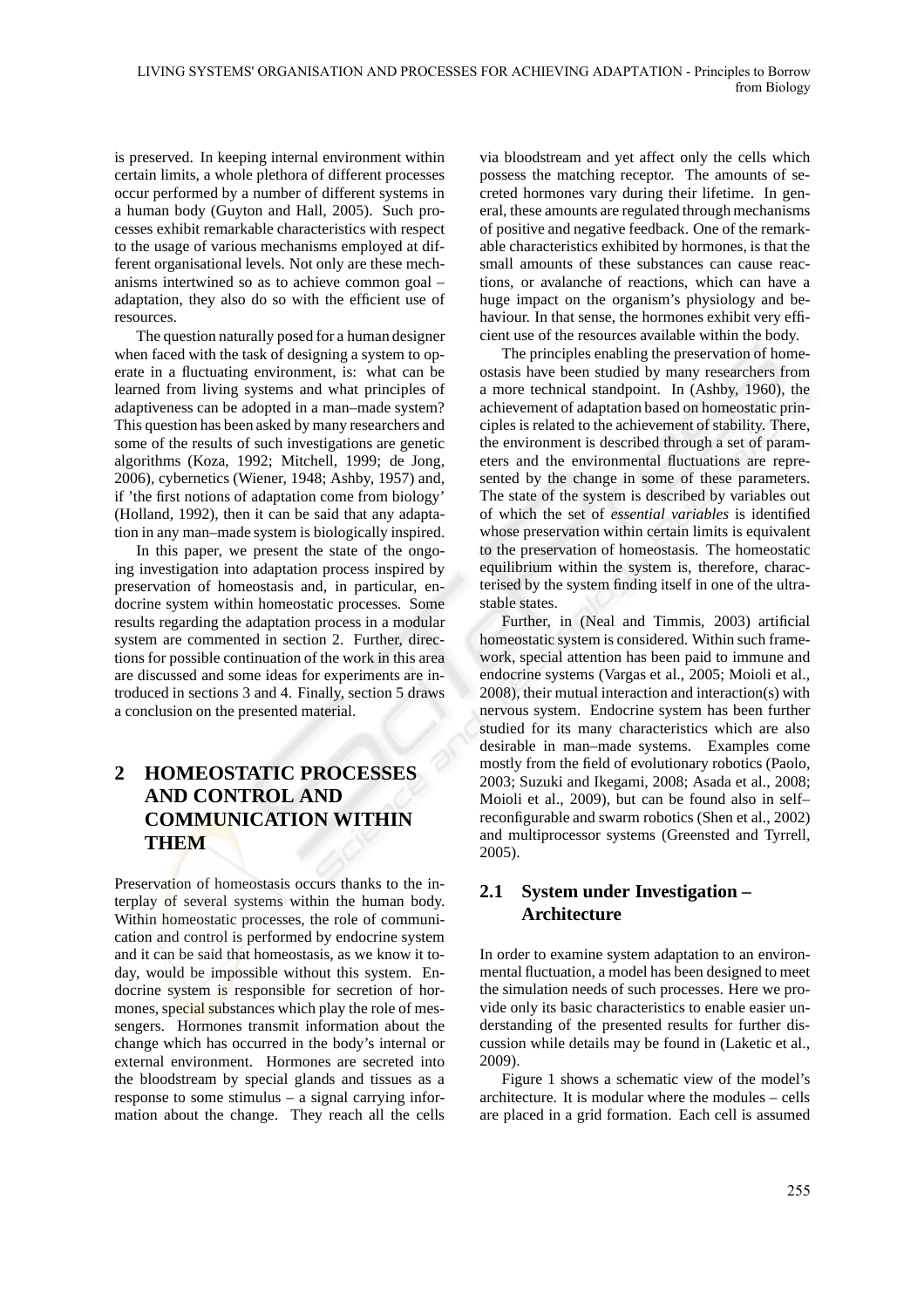

Figure 1: Schematic view of the system's architecture.

to possess a sensor which provides information about the fluctuation in some environmental parameter. In this way, the measure of the fluctuations in the cell's local environment is provided. It is further assumed that each cell communicates via direct lines to its four immediate neighbours to the north, east, south and west. Such assumptions lend the model to the study by the formalism of cellular automata (CA) (Sipper, 1997). Also, each cell possesses a set of tuning parameters which determine its functionality.



Figure 2: System configuration under simulation and hormone flow loops between functionally related cells

The cell is identified by two kinds of identifiers, similar to (Macias and Durbeck, 2004), one corresponding to its physical placement in the grid and another to its functional relatedness. Figure 2 shows one example of such cell identification. This configuration was used in the experiments for which the results are further presented. The cell marked with *i* is assumed to receive functional input from the cell  $i - 1$ and produce functional output for the cell  $i+1$ .

## **2.2 System Behaviour and Hormone Flows Sustaining Adaptation**

Hormone secretion is initiated dependent on the sensed fluctuation in the environmental parameter under consideration. By the term *hormone* we assume some kind of message which is transmitted around the system architecture because of the sensed envi-



Figure 3: Finite state machine diagram which determines the cell's behaviour.

ronmental fluctuation. The hormone secreted by the cell which senses the fluctuation is further transmitted around the architecture in the manner the signals are transmitted around CA. The cells are changing their state according to the state diagram given in figure 3, details being omitted for the sake of clarity. In this way a hormone can reach all the cells within architecture, as it does so via bloodstream in a living organism. In this case, it is only functionally related cells which will recognise the incoming hormone, functional relatedness, therefore, being analogous to the receptors in their biological counterparts. It is further assumed that adaptation process is conditioned by the presence of the cell's hormone and the hormone coming from its functionally related cell.

The state of the system is monitored with respect to the hormone flow, functionality and environmental parameter under consideration. In (Laketic et al., 2009) we have described how hormone secretion is realised in the assumed architecture and investigated the values for the parameters which determine the hormone lifetime so that the presence of hormones is ensured until adaptation is achieved.



Figure 4: System state machine diagram.

If the states of the system are considered in which it can be while the cells are behaving according to the state diagram presented in figure 3, it can be noticed that the system may find itself in one of the two states – it is either adapting to new environmental conditions or it is adapted to these conditions. The case when the system fails to adapt is disregarded for the reason that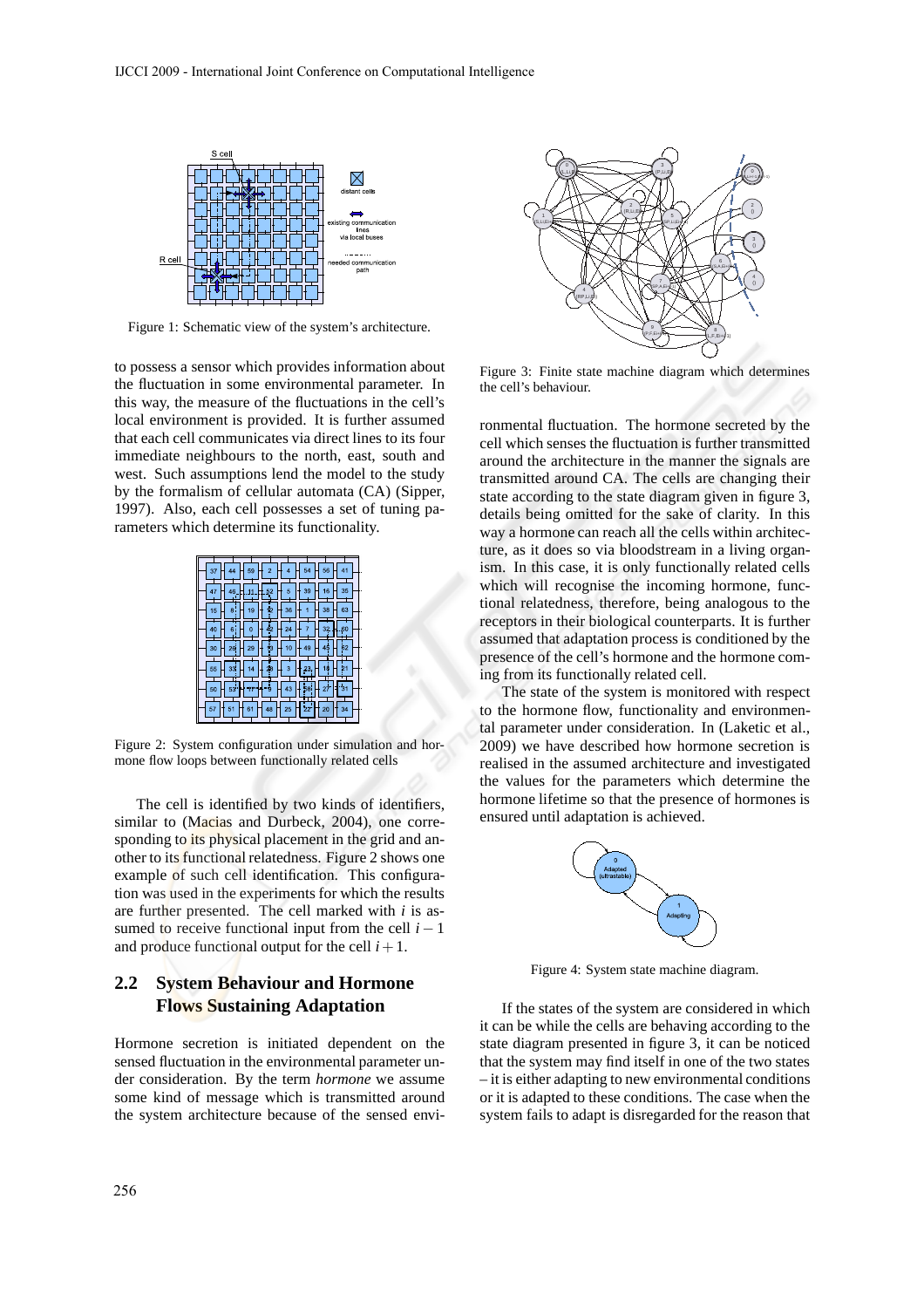parameters which determine amounts of secreted hormones are chosen so that the presence of hormones is secured until adaptation is achieved, as presented in (Laketic et al., 2009). Therefore, the system behaviour can be described by a state diagram as given in figure 4.

When the system is in state 0, i.e. adapted to its environment, all its cells are in either of the two states marked with thicker borders in figure 3. These states correspond to the cell being adapted to its local environment. There, the values of the tuning parameters are such that the cell performs desired functionality under the local environmental condition.

Such view on the system's behaviour draws analogy with the somewhat mechanistic approach to the achievement of adaptation presented in (Ashby, 1960). When the system is in state 0, it is in one of its ultrastable states, while the system state 1 refers to the states through which the cells are passing while performing adaptation process i.e. while rearranging its tunable parameters so as to reach corresponding ultrastable state thereby achieving adaptation.

Further, in (Laketic and Tufte, 2009) it has been shown how formation of hormone flow loops may sustain adaptation processes until system adaptation is achieved. There, the sensed fluctuation in some environmental parameter initiates secretion of hormones whose recognition by functionally related cells further initiates secretion of different types of hormones thereby leading to the formation of the hormone flow loops. Such loops are closed between functionally related cells and, upon it, the adaptation process is initiated. It is sustained by the existing hormone flow loops until adaptation is achieved at the system level.



Figure 5: Hormone flow loops which sustained adaptation process until adaptation was achieved

Figure 5 shows the loops of hormone flows which are formed between functionally related cells. The cells which sensed the fluctuation in their local environments were  $52$ ,  $32$ ,  $23$  – see figure 2, and the loops were formed between them and their functionally related cells 53, 31, 22 respectively as shown in figure 5. These loops sustained adaptation process until adaptation was achieved.

## **3 AN AUTONOMOUS AND SELF–REFERRING UNIT OF A LIVING SYSTEM**

As said, the adaptiveness of living systems to environmental fluctuations is due to the inherent mechanisms they possess as a result of the co–evolution with the environment. However, a more general question of the organisation of living systems might provide a more general answer so as to offer more useful principles for adaptive systems organisation. Organisation of living systems has become the focus of the study of many researchers. Among the existing theories, those which underline its autonomous and self–referring nature are of particular interest when it comes to addressing properties of adaptable system.

Investigation into the living systems organisation is presented by the theories of the minimal system which can be said to be alive. The model presented in chemoton theory (Ganti et al., 2003) provides the basic principles which define life. Within it, the cyclic nature of the chemical reactions is recognised and quantitatively studied so that the transition to the emergence of life within such system can be distinguished. There, three different subsystems are recognised according to the role they perform within the system model. Similar ideas are presented in the theory of hypercycles (Eigen and Schuster, 1979). Again, the cyclic nature of reactions is prominent and recognised at different hierarchical levels.

The theory presented in the seminal work on *autopoiesis* (Maturana and Varela, 1973) distinguishes itself. The ensuing work pertaining to such *Chilean school of thought* has resulted in the view on the living systems' organisation as an autonomous and self– referring in its self–creation (therefore the term *autopoiesis* – 'self–creating', coined by F. Varela to denote such organisation). These theories offer a framework for studying dynamics of adaptive behaviour and many models have been created to represent autonomous and self–referring nature of the processes taking place within such systems (McMullin, 1997; Hutton, 2002).

It can be further investigated how systems of such organisation adapt to environmental fluctuations. In order to do so, a suitable model for simulations would be advantageous. The field of artificial chemistries, AChem, (Dittrich et al., 2008) offers the tools flexible enough to accommodate for this purpose, particularly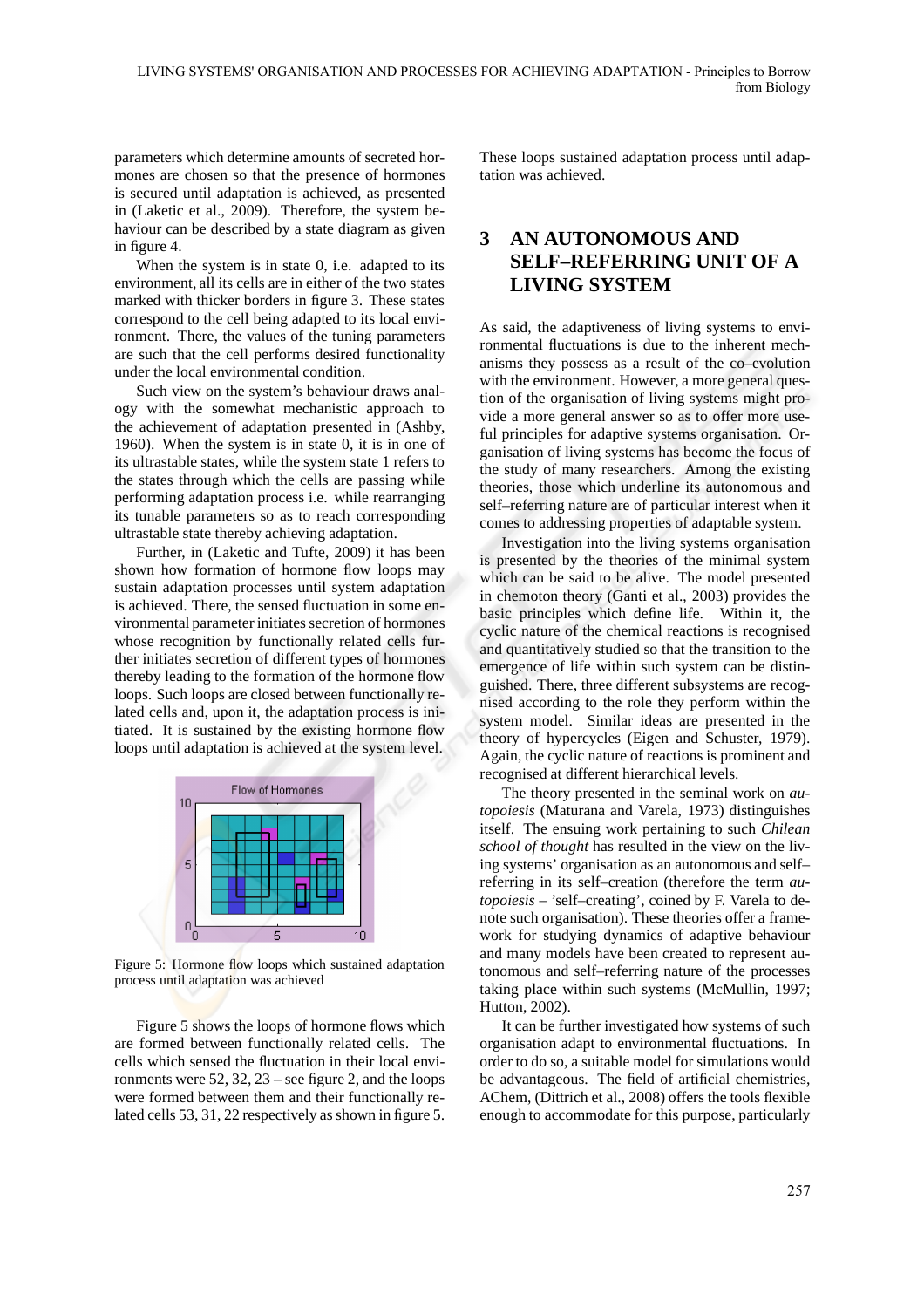when AChem models are applied for the information processing task.

### **4 DISCUSSION**

The results of our investigation into the aspects of the organisation of living systems which provide their adaptiveness to fluctuating environment, have demonstrated how a simplified control and communication principles borrowed from endocrine system in the human body can be used to initiate and sustain adaptation process until adaptation is achieved. The simulations show the adaptation which is in agreement with the theory of preservation of homeostasis as presented in (Ashby, 1960). Moreover, we have postulated that the loops formed by the hormone flows can make up the control part for adaptive mechanisms, as well as realise communication within the assumed system architecture. However, further investigation into the organisation at different hierarchical levels is expected to provides solutions with the improved efficiency of the adaptation process.

#### **4.1 Adding Functionality**

Present simulations do not consider which functionality is performed by a single cell or by a system. It has only been assumed that some functionality is performed and that it needs to be maintained despite environmental fluctuations. Enhancement of the present model with some functionality is advantageous for the proof of principle of the existing findings. In this respect, several AChem models have been examined and the current investigation revolves around such simulations.

We begin with enhancing the cell model within the assumed architecture with some kind of metabolism. The metabolism is affected by environmental fluctuations and so is the functionality within the cell. The *healthy metabolism* is defined and the goal of the adaptation process is to keep the metabolism *healthy* despite environmental fluctuations. For the problem at hand, such adaptive system can ensure the achievement of adaptation when the cell metabolism is replaced with the actual cell functionality.

#### **4.2 Hierarchical Organisation**

Presently considered model refers only to one hierarchical level i.e. an architecture resembling tissue formed of cells which follow the same rules of behaviour. It is our belief that further examination of the presented control and communication principles for adaptive processes at different hierarchical levels of organisation, may result in findings which can improve efficiency of achieving adaptation. The efficiency may be measured in time needed for the system to achieve adaptation, the resources used to achieve it or the complexity of the stages through which the system achieves adaptation, if such stages can be identified during adaptation process.

In the first place, the formation of the tissue out of the cells of the same type should be considered. Introduction of different sets of rules which guide the cell's behaviour may determine different types of cells and therefore different types of tissues. Further, organs as units with some functionality may be assigned. Secretion of control messengers can then be initiated at a higher hierarchical level. Such models would further allow for the implementation of some of the endocrine system characteristics which present model does not support. Primarily, it refers to a whole avalanche of reactions initiated by small amounts of hormones once they reach the matching receptor.

## **5 CONCLUSIONS**

This paper has presented some considerations regarding the adaptiveness in biological systems and how the underlying principles of this property of living systems could be used for the design of adaptive man– made systems. Our investigation has tackled the principles of homeostatic processes for the achievement of adaptation within the assumed modular architecture. In particular, endocrine system control and communication role has been used to guide and sustain the simulated adaptation process.

In the discussion section, some ideas have been presented on what directions our future investigation may take. On one side, further development of the model for simulations is considered with respect to adding the functionality to the simulated system. Such enhanced model is planned to serve for proving the principle of the proposed adaptive technique. On the other hand, hierarchical organisation of the living systems need be further investigated for increasing the efficiency of adaptation process.

Lastly, let us mention the challenge which remains for the time beyond the completion of the investigation – to design a unit in some technology which would exhibit properties of the cell considered in our simulations and with it lend itself to the construction of an adaptive system based on the investigated adaptive principles borrowed from living systems. Silicon? Microfluids? Or, ....?